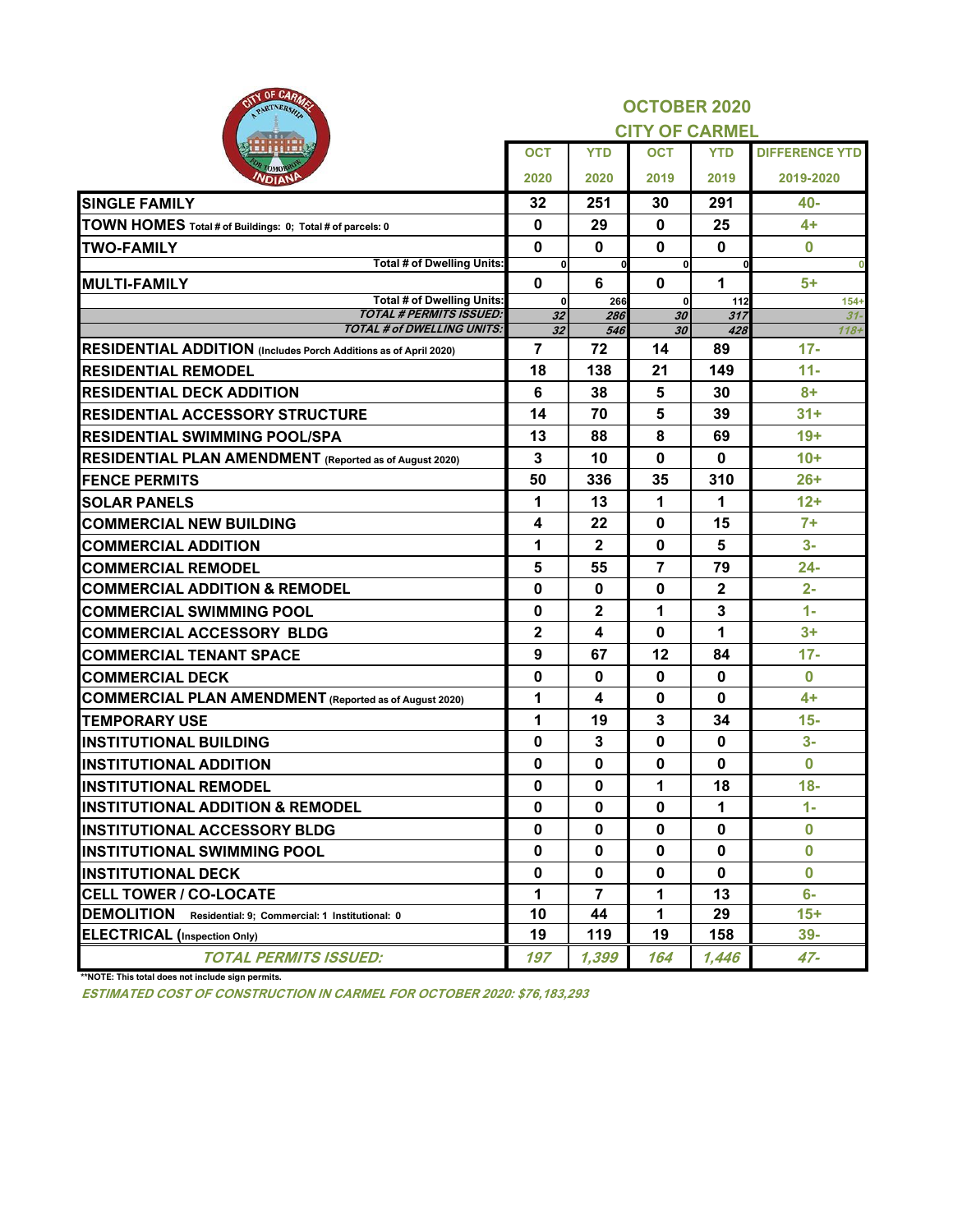## **D.O.C.S. BUILDING PERMIT ACTIVITY OCTOBER 2020**

*COMMERCIAL, INSTITUTIONAL, & MULTI-FAMILY - NEW STRUCTURES, ACCESSORY BUILDINGS, ADDITIONS, TENANT FINISHES, REMODELS, POOLS, DECKS (Institutional includes churches, schools & public libraries)*

#### *Type of Construction \_\_\_\_\_\_\_ Total Permits Issued*

# **PERMITS ISSUED**

#### **COMMERCIAL TENANT FINISH / REMODEL:…………..…….……...…….........................................................................................................14**

- *● Hunter's Quest, 116 E. Carmel Dr.*
- *● Le Peep, 200 S. Rangeline Rd. #115*
- *● Renova Med Spa, 145 W. Elm St. #170*
- *● Sterling Investors Life Insurance, 10201 N. Illinois St. #240*
- *● Sitara Indian Cuisine, 13080 Grand Blvd. #150*
- *● Merchants Bank HQ, 410 Monon Blvd.*
- *● Berkadia, 211 W. Main St. 3rd Floor*
- *● Overflow, 9800 Association Ct.*
- *● Next Gear, 11799 College Ave.*
- *● Trueblood Realty, 571 Monon Blvd. #100*
- *● Common Area Remodel, 11555 N. Meridian St.*
- *● City Center at Penn Lounge, 1320 City Center Dr.*
- *● Premier Family Chiropractic, 118 E. Carmel Dr.*
- *● Hope Chiropractic, 4335 W. 106th St.*

# **COMMERCIAL CERTIFICATES OF OCCUPANCY ISSUED**

| <b>COMMERCIAL NEW STRUCTURE:</b>             |  |
|----------------------------------------------|--|
| v <b>World Wide Motors,</b> 3900 E. 96th St. |  |
| $\sim$ $\sim$ $\sim$ $\sim$ $\sim$<br>$\sim$ |  |

*● Building One, 2149 Glebe St.*

#### **COMMERCIAL TENANT FINISH / REMODEL:……………..…….……………………….......................................................................................7**

- *● Apotheco Pharmacy, 12955 Old Meridian St.*
- *● Tom Wood Collision Center, 9727 Bauer Dr. E.*
- *● OB/GYN of Indiana, 11405 Pennsylvania St.*
- *● National Financial Group, 11595 N. Meridian St. #870*
- *● Air Applications, 101 E. Carmel Dr. #230*
- *● CVS Pharmacy, 1421 S. Rangeline Rd.*
- *● Northwestern Mutual, 600 E. 96th St.*

## **D.O.C.S. BUILDING & SIGN ACTIVITY BY YEAR**

|                                              | <b>OCT 2020</b> | <b>OCT 2019</b> | <b>OCT 2018</b> | <b>OCT 2017</b> | <b>OCT 2016</b> |
|----------------------------------------------|-----------------|-----------------|-----------------|-----------------|-----------------|
| <b>TOTAL BUILDING PERMITS ISSUED:</b>        | 197             | 164             | 162             | 143             | 120             |
| <b>TOTAL FENCE PERMITS ISSUED:</b>           | 50              | 35              | 29              | 28              | $- -$           |
| <b>TOTAL SIGN PERMITS:</b>                   | 34              | 42              | 22              | 24              | 29              |
| <b>TOTAL PUBLIC EVENT BANNERS:</b>           |                 | 5               |                 | 4               | 10              |
| <b>BUILDING INSPECTIONS PERFORMED:</b>       | 510             | 601             | 679             | 512             | 531             |
| <b>BUILDING PLAN REVIEWS:</b>                | 161             | 111             | 126             | 116             | 99              |
| <b>PUBLIC REQUEST FOR INFORMATION (RFI):</b> | 78              | 61              | 47              | 25              | 33              |

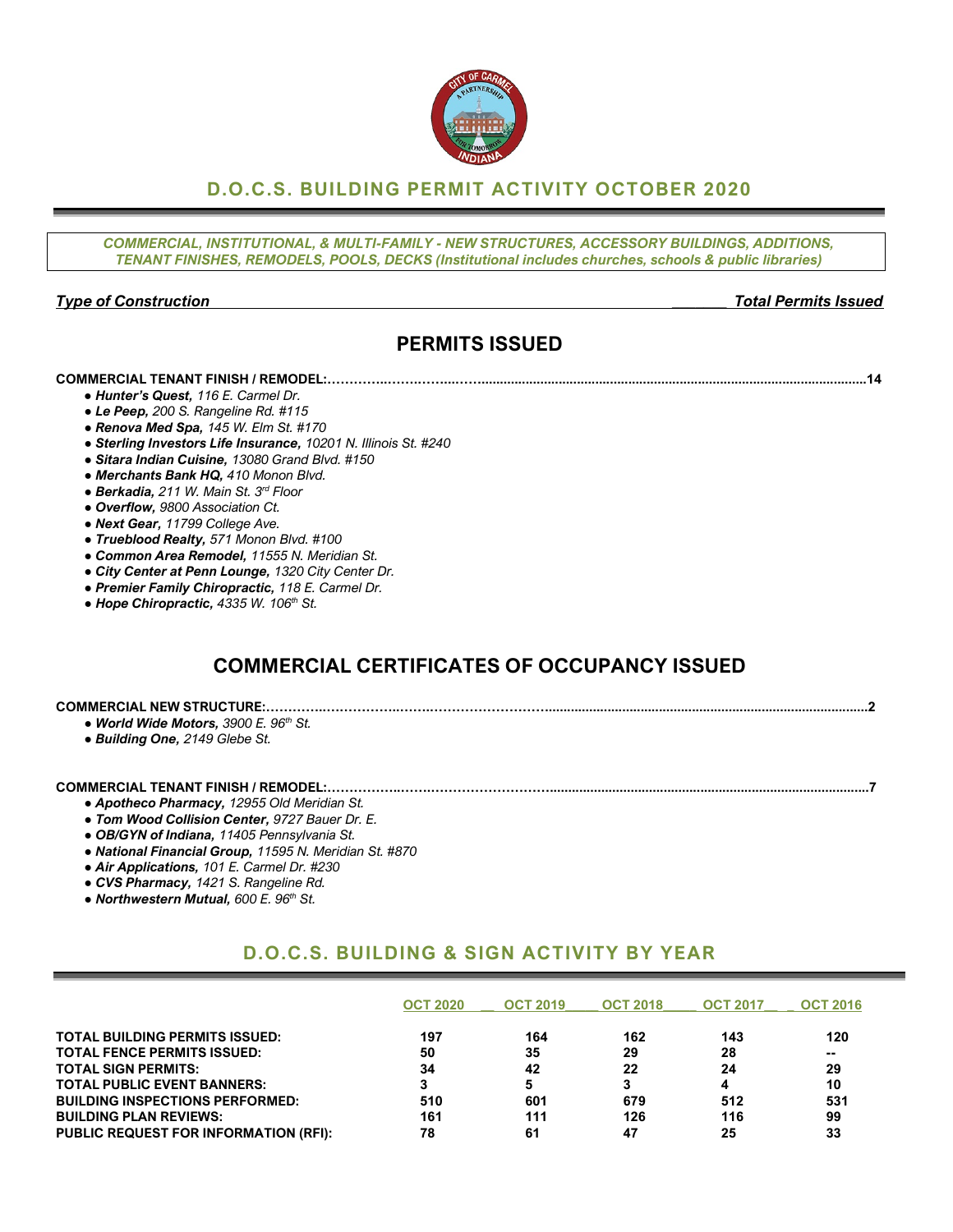

# **D.O.C.S. CODE ENFORCEMENT ACTIVITY OCTOBER 2020**

### *CODE ENFORCEMENT TASK REPORT SUMMARY FOR OCTOBER 2020*

| <b>COMPLAINTS RECEIVED</b> | <b>TOTAL:</b> | <b>INSPECTION STATISTICS</b> |                          |               | <b>TOTAL:</b> |
|----------------------------|---------------|------------------------------|--------------------------|---------------|---------------|
| EMAIL                      | 6             | <b>NEW CASES</b>             |                          |               | 84            |
| "MY CARMEL" APP            | 8             | INITIAL INSPECTIONS          |                          |               | 81            |
| <b>PHONE</b>               | 6             | ABATEMENT                    |                          |               | 2             |
| <b>REFERRAL</b>            | 0             |                              | INITIAL VIOLATION NOTICE |               | 46            |
| <b>STAFF</b>               | 64            | <b>RE-INSPECTIONS</b>        |                          |               | 252           |
| <b>WALK-IN</b>             | 0             | <b>CLOSED CASES</b>          |                          |               | 103           |
| <b>INSPECTIONS BY AREA</b> | <b>WEST</b>   | <b>CENTRAL</b>               | <b>EAST</b>              | <b>TOTAL:</b> |               |
| <b>NEW CASES</b>           | 12            | 48                           | 24                       | 84            |               |
| INITIAL INSPECTIONS        | 15            | 42                           | 24                       | 81            |               |
| <b>RE-INSPECTIONS</b>      | 29            | 111                          | 112                      | 252           |               |
| <b>CLOSED CASES</b>        | 7             | 64                           | 32                       | 103           |               |

#### *CODE ENFORCEMENT MONTHLY REPORT FOR OCTOBER 2020*

| <b>TYPE OF COMPLAINT/VIOLATION</b> | <b>NEW CASES</b> | <b>TYPE OF COMPLAINT/VIOLATION</b> | <b>NEW CASES</b> |
|------------------------------------|------------------|------------------------------------|------------------|
| <b>BUILDING CODE VIOLATIONS</b>    | 4                | PROPERTY MAINTENANCE               | 9                |
| <b>COMMERCIAL VEHICLE</b>          |                  | RECREATIONAL VEHICLE               |                  |
| <b>DUMPSTER</b>                    |                  | RIGHT-OF-WAY OBSTRUCTION           |                  |
| <b>FARM ANIMALS</b>                | 0                | <b>SIDEWALK</b>                    | 0                |
| <b>FENCE VIOLATION</b>             |                  | <b>SIGNS</b>                       | 95               |
| <b>GRASS OR WEEDS</b>              | 3                | TRASH/DEBRIS                       | 9                |
| <b>HOME OCCUPATION</b>             | 2                | UNSAFE BUILDING                    | 0                |
| NOISE REGULATIONS                  | 0                | <b>JUNK VEHICLE</b>                | 10               |
| OPEN AND ABANDONED                 | 0                | ZONING USE VIOLATIONS              | 0                |
| <b>OUTDOOR STORAGE</b>             | 30               | SNOW AND ICE REMOVAL               | 0                |
| PARKING IN LAWN/GREENBELT          | 10               | <b>OTHER</b>                       | 0                |
|                                    |                  | <b>TOTAL</b>                       | 178              |

*FORECLOSURE MONITORING SUMMARY FOR OCTOBER 2020*

| <b>TOTAL:</b> |
|---------------|
|               |
| ი             |
| ი             |
| O             |
| 5             |
| 1             |
|               |

| <b>FORECLOSURE STATISTICS</b> | <b>WEST</b> | <b>CENTRAL</b> | <b>EAST</b> | <b>TOTAL:</b> |
|-------------------------------|-------------|----------------|-------------|---------------|
| <b>NEW CASES</b>              |             |                |             |               |
| INITIAL INSPECTIONS           |             |                |             |               |
| <b>RE-INSPECTIONS</b>         |             |                |             |               |
| <b>CLOSED CASES</b>           |             |                |             |               |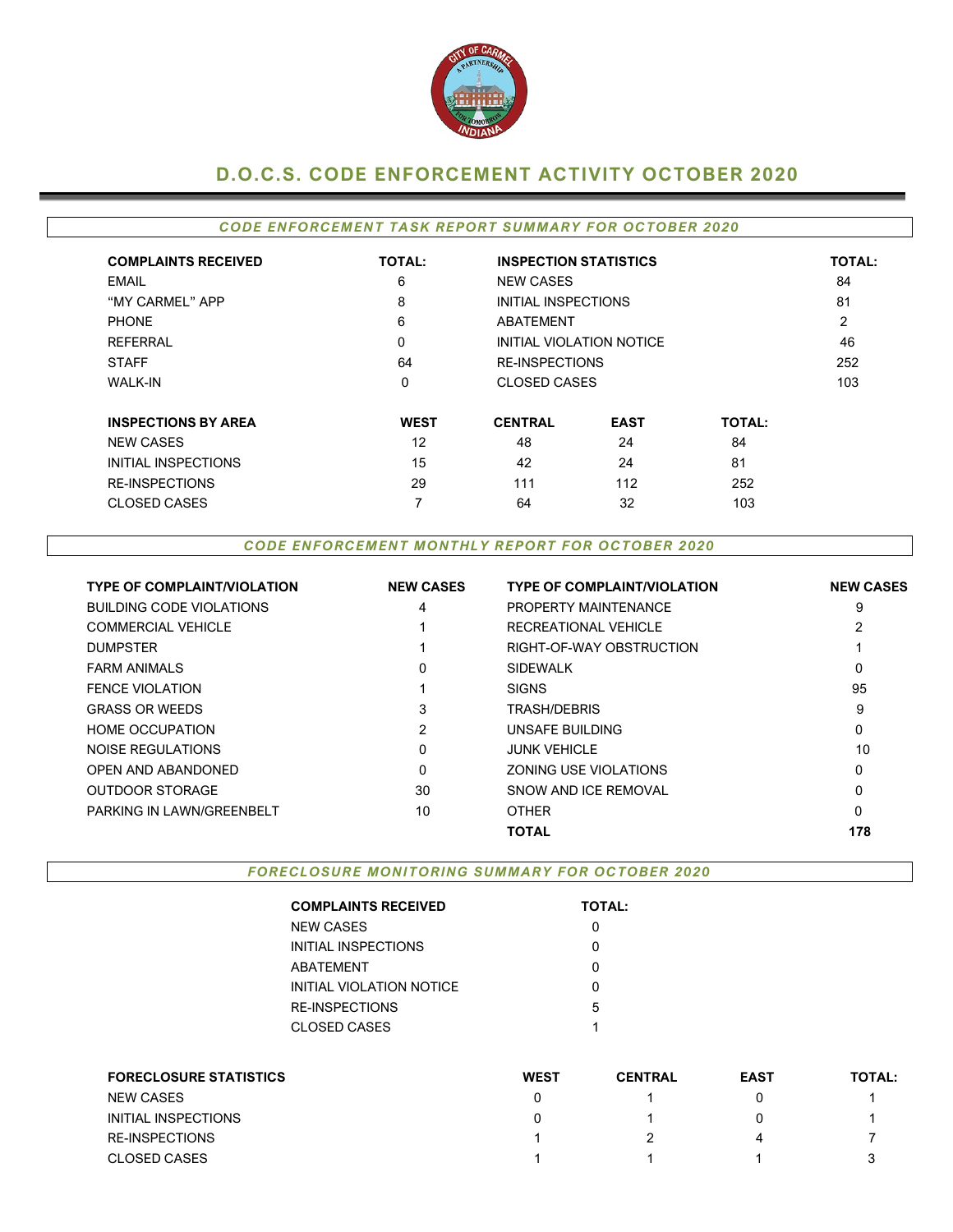# **DEPARTMENT OF COMMUNITY SERVICES INCOME REPORT OCTOBER 1-31, 2020**



| <b>TRANSACTION TYPE:</b>                                                            | <b>TRANSACTIONS:</b> | <b>AMOUNT:</b>       |
|-------------------------------------------------------------------------------------|----------------------|----------------------|
| <b>BUILDING PERMITS: [Includes the fee for full Certificate of Occupancy (C/O)]</b> | 147                  | \$<br>119,945.14     |
| <b>DEMOLITION PERMITS:</b>                                                          | 12                   | \$<br>2,743.00       |
| <b>LATE FEES:</b>                                                                   | 1                    | \$<br>1,099.00       |
| RE-INSPECTION, ADDITIONAL INSPECTION, AND/OR TEMPORARY C/O:                         | 31                   | \$<br>4,461.00       |
| <b>PLAN AMENDMENT: (Commercial / Institutional)</b>                                 | 1                    | \$<br>371.00         |
| <b>PLAN AMENDMENT: (Residential)</b>                                                | 4                    | \$<br>736.00         |
| <b>SPECIAL EVENT PERMITS:</b>                                                       | 0                    | \$                   |
| TEMPORARY USE PERMITS/EXTENSIONS:                                                   | 1                    | \$<br>371.00         |
| <b>APPEALS:</b>                                                                     | 0                    | \$                   |
| <b>FENCE PERMITS:</b>                                                               | 43                   | \$<br>2,276.00       |
| <b>FENCE LIABILITY WAIVER: (Paid to Hamilton County)</b>                            | 34                   | \$<br>952.00         |
| <b>ABATEMENT:</b>                                                                   | 0                    | \$                   |
| <b>ADLS:</b>                                                                        | 2                    | \$<br>3,285.00       |
| <b>ADLS AMENDMENT:</b>                                                              | 0                    | \$                   |
| <b>COMMITMENT AMENDMENT:</b>                                                        | 0                    | \$                   |
| <b>DEVELOPMENT PLAN:</b>                                                            | 1                    | \$<br>1,676.31       |
| <b>DEVELOPMENT PLAN AMENDMENT:</b>                                                  | 0                    | \$                   |
| <b>HPR REVIEW:</b>                                                                  | 0                    | \$                   |
| <b>ORDINANCE AMENDMENT:</b>                                                         | 0                    | \$                   |
| <b>PLAT VACATE:</b>                                                                 | 0                    | \$<br>$\blacksquare$ |
| <b>PRIMARY PLAT:</b>                                                                | 0                    | \$                   |
| <b>PRIMARY PLAT AMENDMENT:</b>                                                      | 0                    | \$                   |
| <b>PUD ORDINANCES:</b>                                                              | 1                    | \$<br>8,907.55       |
| <b>REZONE:</b>                                                                      | 0                    | \$                   |
| <b>ADDITIONAL WAIVER:</b>                                                           | 0                    | \$                   |
| <b>SDR SITE PLAN REVIEW:</b>                                                        | 1                    | \$<br>179.00         |
| <b>SECONDARY PLAT/REPLAT:</b>                                                       | $\overline{2}$       | \$<br>22,960.00      |
| <b>SUBDIVISION WAIVER:</b>                                                          | 0                    | \$                   |
| <b>MISC. ZONING WAIVER:</b>                                                         | 1                    | \$<br>1,128.00       |
| <b>TAC ONLY:</b>                                                                    | 0                    | \$                   |
| <b>DEVELOPMENT STANDARDS VARIANCE:</b>                                              | 0                    | \$                   |
| <b>HEARING OFFICER REVIEW:</b>                                                      | 1                    | \$<br>184.00         |
| <b>SPECIAL EXCEPTION VARIANCE:</b>                                                  | 0                    | \$                   |
| <b>SPECIAL USES: (Includes Special Use Amendments)</b>                              | 0                    | \$                   |
| <b>USE VARIANCE:</b>                                                                | 0                    | \$<br>$\blacksquare$ |
| <b>SIGN PERMITS:</b>                                                                | 15                   | \$<br>2,755.08       |
| <b>ZONING DETAILS/LETTER:</b>                                                       | 5                    | \$<br>535.00         |
| PARK & RECREATION IMPACT FEE (PRIF):                                                | 27                   | \$<br>105,074.00     |
| <b>TOTALS:</b>                                                                      |                      |                      |
| <b>GENERAL FUND #101:</b>                                                           |                      | \$<br>174,564.08     |
| <b>PRIF ACCOUNT#106:</b>                                                            |                      | \$<br>90,214.00      |
| PRIF ACCOUNT # 902:                                                                 |                      | \$<br>14,860.00      |
| <b>UTILITY FEES: (Sewer/Water permits)</b>                                          |                      | \$<br>103,003.00     |
| <b>TOTAL DEPOSIT:</b>                                                               |                      | \$<br>382,641.08     |
| Last Month's General Fund Deposit:                                                  |                      | \$<br>163,183.75     |
| <b>Last Month's Total Deposit:</b>                                                  |                      | \$<br>418,911.75     |

**NOTE: Receipts were deposited for 22 business days this month.**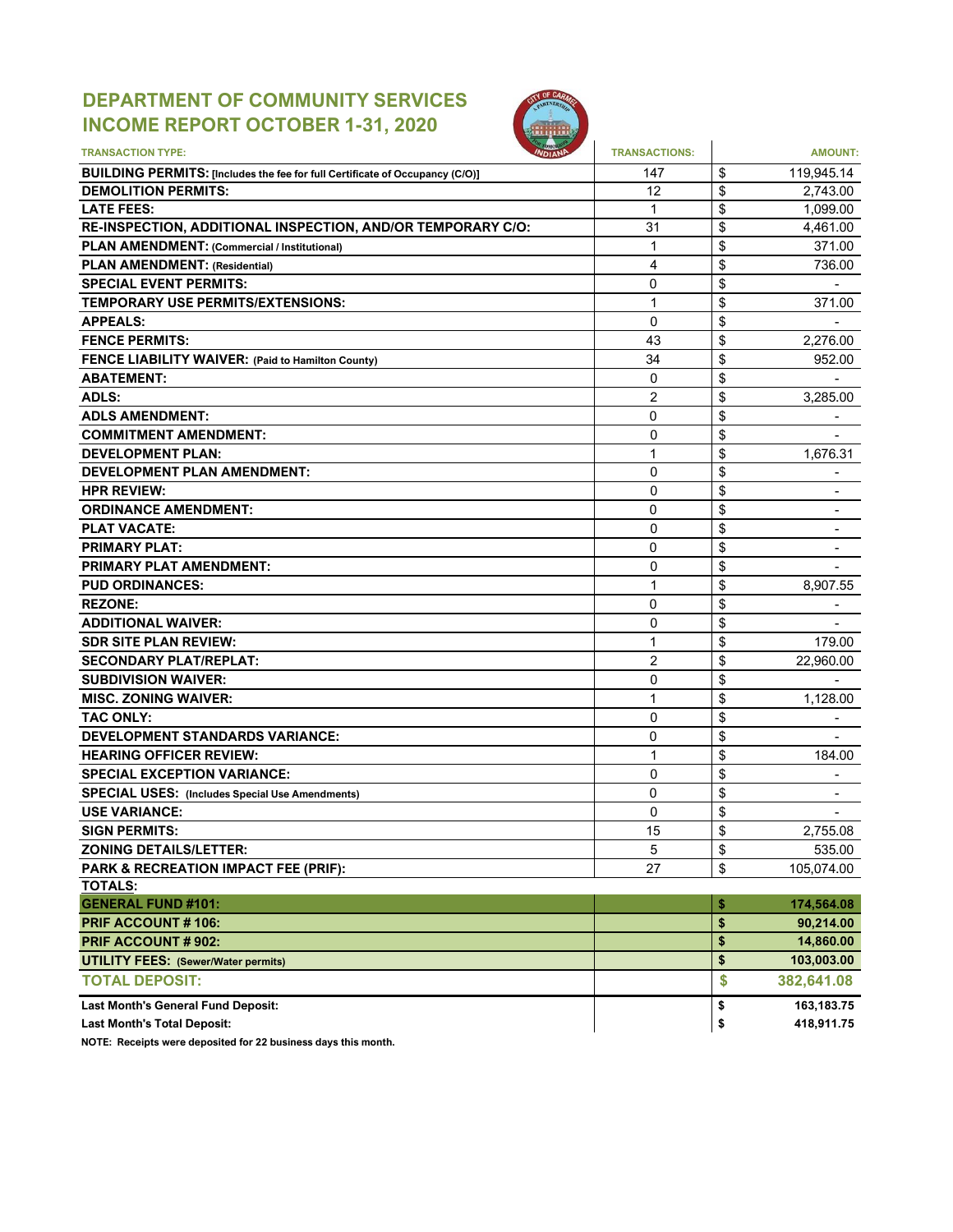## **City of Carmel Monthly Permits Issued 10/1/2020 - 10/31/2020**

**Page 1**

| <i>ssue</i>        | Status                         | Permit NO                       | Subdivision<br>Lot                                       | <b>Property Address</b>                                                             | Permit Type Description                         | Estimated      | Sq Ft             | <b>Contact Name</b>                                 | <b>Contact Address</b>                            | Contact City, State Zip                    | Property Owner (as listed per applicant)            | Owner Address                      | Owner City, State Zip                |
|--------------------|--------------------------------|---------------------------------|----------------------------------------------------------|-------------------------------------------------------------------------------------|-------------------------------------------------|----------------|-------------------|-----------------------------------------------------|---------------------------------------------------|--------------------------------------------|-----------------------------------------------------|------------------------------------|--------------------------------------|
| Date               |                                |                                 |                                                          |                                                                                     |                                                 | Cost of        |                   |                                                     |                                                   |                                            |                                                     |                                    |                                      |
|                    |                                |                                 |                                                          |                                                                                     |                                                 | Construction   |                   |                                                     |                                                   |                                            |                                                     |                                    |                                      |
| 10/1/2020   ISSUED |                                | B-2020-00887                    | ESTATES AT TOWNE MEADOW                                  | 2614 TOWNE MEADOW DR, CARMEL, 46032   RES - SGNLFAM                                 |                                                 | \$665,000.00   |                   | 7,217.00 Pulte Homes of Indiana, LLC                | 11590 N. Meridian St. #530                        | Carmel, IN 46032                           | Pulte Homes of Indiana, LLC                         | 11590 N. Meridian St. #530         | Carmel, IN 46032                     |
|                    | ISSUED                         | B-2020-00843                    |                                                          | 1930 E 106TH ST, CARMEL, 46032                                                      | <b>RES - POOL</b>                               | \$76,000.00    |                   | $1,087.00$ Pools of Fun                             | 3891 Clarks Creek Rd.                             | Plainfield, IN 46168                       | Garrett Brooks                                      | 1930 E 106th St                    | Carmel, IN 46032                     |
|                    | <b>ISSUED</b>                  | F-2020-00250                    | <b>GROVE AT THE LEGACY</b>                               | 14266 WILBUR RD, CAR, 46033                                                         | <b>FENCE - NEW</b>                              |                |                   | <b>Pyatt Builders</b>                               | 168 W. Carmel Dr                                  | Carmel, IN 46032                           | <b>Todd Pyatt</b>                                   | 168 W. Carmel Dr                   | Carmel, IN 46032                     |
|                    | <b>ISSUED</b>                  | F-2020-00323                    | PARK MEADOWS PARKS AT                                    | 13466 DUNES DR, CARMEL, 46032                                                       | <b>FENCE - NEW</b>                              |                |                   | Kent Welch                                          |                                                   |                                            | Kent Welch                                          | 13466 Dunes Dr                     | Carmel, IN 46032                     |
|                    |                                |                                 | SPRINGMILL                                               |                                                                                     |                                                 |                |                   |                                                     |                                                   |                                            |                                                     |                                    |                                      |
|                    | <b>ISSUED</b>                  | F-2020-00258                    | <b>GROVE AT THE LEGACY</b>                               | 14269 JAMES DEAN DR, CAR, 46033                                                     | <b>FENCE - NEW</b>                              |                |                   | <b>Pyatt Builders</b>                               | 168 W. Carmel Dr                                  | Carmel, IN 46032                           | Todd Pyatt                                          | 168 W. Carmel Dr                   | Carmel, IN 46032                     |
|                    | <b>ISSUED</b>                  | B-2020-00951                    | <b>OVERBROOK FARMS</b>                                   | 3760 DUNELLEN CIR, CARMEL, 46074                                                    | <b>RES - REMODEI</b>                            | \$16,228.00    |                   | 4.00 T. Morgan Construction, Inc.                   | 11951 E. 30th Street                              | Indianapolis, IN 46229                     | Pete Cariera                                        | 3760 Dunellen Circle               | Carmel, IN 46074                     |
|                    | <b>ISSUED</b>                  | B-2020-00913                    |                                                          | 571 MONON BLVD #100, CARMEL, 46032                                                  | <b>COMM - REMODEI</b>                           | \$422,000.00   |                   | 4,340.00 Greg Koziol                                | 250 E 96th St. Suite 100                          | Indianapolis, IN 46240                     | Eric Seamands                                       | 8888 Keystone Crossing, Suite 1150 | Indianapolis, IN 46240               |
|                    | <b>ISSUED</b>                  | B-2020-00889                    | WOODS AT SHELBORNE                                       | 3358 SHELBORNE WOODS PKY, CAR, 46032                                                | <b>RES - SGNLFAM</b>                            | \$638,000.00   |                   | 7,232.00 Pulte Homes of Indiana, LLC                | 11590 N. Meridian St. #530                        | Carmel, IN 46032                           | Pulte Homes of Indiana, LLC                         | 11590 N. Meridian St. #530         | Carmel, IN 46032                     |
| 10/2/2020 ISSUED   |                                | F-2020-00334                    | <b>CEDAR LAKE</b>                                        | 505 KENT LN, CARMEL, 46032                                                          | <b>FENCE - NEW</b>                              |                |                   | Amerifence                                          | 4340 Hull Street                                  | Indianapolis, IN 46226                     | Jon Watson                                          | 505 Kent Ln                        | Carmel, IN 46032                     |
|                    | ISSUED                         | B-2020-00942                    | HUNTER'S KNOLL                                           | 13738 ROSWELL DR, CARMEL, 46032                                                     | <b>RES - ADDITION</b>                           | \$37,400.00    |                   | 110.00 Paul Marks                                   | 8640 Swiftsail Court                              | Indianapolis, IN 46256                     | Marin Priestley                                     | 13738 Rosswell Drive               | Carmel, in 46032                     |
|                    | <b>ISSUED</b>                  | F-2020-00318                    | <b>ENGLISH OAKS</b>                                      | 10725 ENGLISH OAKS DR. CARMEL, 46032                                                | <b>FENCE - NEW</b>                              |                |                   | Srinivas Pai                                        | 10725 English Oaks Drive                          | Carmel, IN 46032                           | Srinivas and Sneha Pai                              | 10725 English Oaks Drive           | Carmel, IN 46032                     |
|                    | <b>ISSUED</b>                  | B-2020-00927                    | <b>BAYHILL</b>                                           | 5088 SUGAR CAY CT, CARMEL, 46033                                                    | <b>RES - REMODEI</b>                            | \$35,000.00    |                   | 95.00 Chris Bleckley                                | 14610 Setters Rd                                  | Carmel, IN 46033                           | Aaron Scholl                                        | 5088 Sugar Cay ct                  | Carmel, IN 46033                     |
|                    | <b>ISSUED</b>                  | F-2020-00350                    | <b>HARROWGATE</b>                                        | 14 BEECHMONT DR, CAR, 46032                                                         | <b>FENCE - NEW</b>                              |                |                   | Amerifence                                          | 4340 Hull Street                                  | Indianapolis, IN 46226                     | D.J. Schoeff                                        | 14 Beechmont Dr                    | Carmel, IN 46032                     |
|                    | ISSUED                         | F-2020-00353                    | PLUM CREEK NORTH                                         | 13113 DUNWOODY LN, CARMEL, 46033                                                    | <b>FENCE - NEW</b>                              |                |                   | Ryan Jenkins - Hoosier Home Services                | 9630 Wickland C                                   |                                            | Kiley Wanecke                                       | 13113 Dunwoody Ln                  |                                      |
|                    | <b>ISSUED</b>                  | F-2020-00356                    | <b>CLAY CORNER</b>                                       | 1559 LASH ST, CARMEL, 46032                                                         | <b>FENCE - NEW</b>                              |                |                   | Jeremy Peckinpaugh Bluebird fence                   | 1760 S 10th street                                | Noblesville, IN 46060                      | <b>Timothy Divens</b>                               | 1559 Lash St                       | Carmel, IN 46032                     |
|                    | <b>ISSUED</b>                  | F-2020-00307                    | <b>SPRINGMILL PONDS</b>                                  | 1491 PONDVIEW DR, CARMEL, 46032                                                     | <b>FENCE - NEW</b>                              |                |                   | Richard Kruse                                       |                                                   |                                            | Richard Kruse                                       | 1491 Pondview Drive                | Carmel, IN 46032                     |
|                    | ISSUED                         | B-2020-00922                    |                                                          | 10201 N ILLINOIS ST #240, IND, 46290                                                | <b>COMM - NWTENFIN</b>                          | \$700,000.00   |                   | 7,833.00 Steve Bolton                               | 10201 N Illinois Street, Suite 400                | Indianapolis, IN 46290                     | Meridian Tower LP                                   | 10201 N Illinois Street, Suite 400 | Indianapolis, IN 46290               |
|                    | <b>ISSUED</b>                  | B-2020-00860                    |                                                          | JACKSONS GRANT ON WILLIAMS   521 MENDENHALL DR, CARMEL, 46032                       | <b>RES - SGNLFAM</b>                            | \$1,750,000.00 |                   | 11,699.00 Sigma Builders LLC                        | 4630 Lisborn Dr                                   | Carmel, IN 46033                           | Nihil and Megha Panda                               | 521 Mendenhall Dr.                 | Carmel, IN 46032                     |
|                    |                                |                                 | CREEK                                                    |                                                                                     |                                                 |                |                   |                                                     |                                                   |                                            |                                                     |                                    |                                      |
|                    | ISSUED                         | F-2020-00242                    | <b>BROOKSHIRE NORTH</b>                                  | 13067 WEMBLY CIR, CAR, 46033                                                        | <b>FENCE - NEW</b>                              |                |                   | Glidden Fence Company Inc                           | 17808 Spring Mill Rd                              |                                            | Frederick Rastede                                   | 13067 Wembly Cir                   | Carmel, IN 46033                     |
|                    | <b>ISSUED</b>                  | B-2020-00906                    | <b>HARROWGATE</b>                                        | 136 HARROWGATE DR, CARMEL, 46033                                                    | <b>RES-POOL</b>                                 | \$48,127.00    |                   | 920.00 Family Leisure                               | 11811 Pendleton Pike                              | Indianapolis, IN 46236                     | Andrew White                                        | 136 Harrowgate Dr.                 | Carmel, IN 46033                     |
| 10/5/2020 ISSUED   |                                | B-2020-00976                    | 129, Pt 1. NORTHRIDGE                                    | 10115 PARK AVE, INDIANAPOLIS, 46280                                                 | <b>RES - ELECTRICAL</b>                         |                |                   | Derek Williamson                                    | 10115 N Park Ave                                  | Carmel, IN 46280                           | Derek Williamson                                    | 10115 N Park Ave                   | Carmel, IN 46280                     |
|                    | <b>ISSUED</b>                  | B-2020-00989                    | <b>EDEN ESTATES</b>                                      | 3614 E CARMEL DR, CAR, 46033                                                        | <b>RES - ELECTRICAL</b>                         |                |                   | <b>Bill Ellison</b>                                 | 1918 Declaration Drive                            | Greenfield, IN 46140                       | Debbie Brooks                                       | 3614 East Carmel Drive             | Carmel, In 46033                     |
|                    | <b>ISSUED</b>                  | B-2020-00833                    | <b>GRAMERCY WEST</b>                                     |                                                                                     |                                                 |                |                   |                                                     | 9310 N. Meridian Suite 100                        |                                            | Weekley Homes LLC                                   | 1111 North Post Oak Rd             | Houston, TX 77055                    |
|                    | <b>ISSUED</b>                  | B-2020-00998                    | <b>EDEN ESTATES</b>                                      | 893 TEMPLETON DR, CARMEL, 46032<br>12043 HAMPTON CT, CARMEL, 46033                  | <b>RES - SGNLFAM</b><br><b>RES - ELECTRICAL</b> | \$287,000.00   |                   | 2,162.00 David Weekley Homes<br><b>AUSTIN SMITH</b> |                                                   | Indianapolis, IN 46260                     |                                                     | 12043 Hampto Ct                    | Carmel, IN 46033                     |
|                    |                                |                                 |                                                          |                                                                                     |                                                 |                |                   |                                                     | 6310 COPPER CT                                    | INDIANAPOLIS, IN 46237   mauel lozano      |                                                     |                                    |                                      |
|                    | <b>ISSUED</b>                  | B-2020-00808                    | VILLAGE OF WESTCLAY                                      | 13468 ABERCORN ST, CAR, 46032                                                       | <b>RES - POOL</b>                               | \$70,000.00    |                   | 822.00 Daniel Majestic                              | 5245 Elmwood Ave                                  | Indianapolis, IN 46203                     | Marco Machado                                       | 13468 Abercorn Street              | Carmel, IN 46032                     |
|                    | <b>ISSUED</b>                  | F-2020-00347                    | JACKSONS GRANT ON WILLIAMS 530 STABLESIDE LN, CAR, 46032 |                                                                                     | <b>FENCE - NEW</b>                              |                |                   | Bullseye Fence Deisgn Inc.                          | PO Box 941                                        | Noblesville, IN 460621                     | Danny Fritz                                         | 530 Stableside Ln                  | Carmel, IN 46032                     |
|                    |                                |                                 | CREEK                                                    |                                                                                     |                                                 |                |                   |                                                     |                                                   |                                            |                                                     |                                    |                                      |
|                    | <b>ISSUED</b>                  | B-2020-00888                    |                                                          | 14306 MARSDALE PL, CAR, 46074                                                       | <b>RES - RESAMEND</b>                           |                |                   | Drees Homes                                         | 900 E 96th St                                     | Indianapolis, IN 46240                     | Drees Homes                                         | 900 E 96th St                      | Indianapolis, IN 46240               |
|                    | <b>ISSUED</b>                  | F-2020-00357                    | <b>KINGSWOOD</b>                                         | 5017 KINGSWOOD DR, CARMEL, 46033                                                    | <b>FENCE - NEW</b>                              |                |                   | Wayne Fishburn Landscaping                          | 921 E. 286th St.                                  | Atlanta, IN 46031                          | <b>Holland Detke</b>                                | 5017 Kingswood Dr.                 | Carmel, IN 46033                     |
|                    | <b>ISSUED</b>                  | F-2020-00327                    | WOODSIDE AT WEST CLAY                                    | 13694 SOUNDVIEW PL, CAR, 46032                                                      | <b>FENCE - NEW</b>                              |                |                   | William Zafian                                      |                                                   |                                            | William and Sally Zafian                            | 13694 Soundview Place              | Carmel, IN 46032                     |
|                    | <b>ISSUED</b>                  | B-2020-00890                    | <b>ALBANY PLACE</b>                                      | 14302 MARSDALE PL, CAR, 46074                                                       | <b>RES - SGNLFAM</b>                            | \$477,500.00   |                   | 6,367.00 Drees Premiere Homes                       | 900 E 96th St                                     | Indianapolis, IN 46240                     | Drees Premiere Homes                                | 900 E 96th St                      | Indianapolis, IN 46240               |
|                    | <b>ISSUED</b>                  | F-2020-00352                    | <b>GRAY OAKS</b>                                         | 4713 WELLSWOOD BND, CAR, 46033                                                      | <b>FENCE - NEW</b>                              |                |                   | Ryan Householder, Bullseye Fence Design Inc.        | PO Box 941                                        | Noblesville, IN 46061-0941                 | Nevin Gates                                         | 4713 Wellswood Bend                | Carmel, IN 46033                     |
| 10/6/2020   ISSUED |                                | B-2020-00839                    |                                                          | 116 E CARMEL DR, CAR, 46032                                                         | <b>COMM - NWTENFIN</b>                          | \$25,000.00    |                   | $1,121.00$ Shane Olnick                             | 5235 Elmwood Avenue                               | Indianapolis, IN 46203                     | The Fineberg Group, LLC                             | One East Carmel Drive, Ste. 200    | Carmel, IN 46032                     |
|                    | <b>ISSUED</b>                  | B-2020-00875                    | <b>SUNRISE ON THE MONON</b>                              | 1470 WINDPUMP WAY, IND, 46280                                                       | <b>RES - SGNLFAM</b>                            | \$420,983.00   |                   | 3,771.00 Old Town Design Group                      | 1132 S. Rangeline Rd. Suite 200                   | Carmel, IN 46032                           | Paula Doerflinger                                   | 6184 Rosslyn Ave                   | Indianapolis, IN 46220               |
|                    | <b>ISSUED</b>                  | B-2020-00962 29                 | <b>HUNTER'S KNOLL</b>                                    | 13738 ROSWELL DR, CARMEL, 46032                                                     | <b>RES - REMODEL</b>                            | \$30,000.00    |                   | 144.00 Paul Marks                                   | 8640 Swiftsail Court                              | Indianapolis, IN 46256                     | Mairin Priestley                                    | 13738 Rosswell Drive               | Carmel, in 46032                     |
|                    | <b>CLOSE</b>                   | F-2020-00338                    | <b>CASS ESTATES</b>                                      | 3929 ANDRETTI DR, ZIONSVILLE, 46077                                                 | <b>FENCE - NEW</b>                              |                |                   | imperial Fence Co.                                  | 100 Academy St,                                   | Greenwood, IN 46143                        | Nicolae Tichindelean                                | 3929 Andretti Dr.                  | Zionsville, IN 46077                 |
|                    | <b>ISSUED</b>                  |                                 |                                                          |                                                                                     |                                                 |                |                   |                                                     |                                                   |                                            |                                                     |                                    |                                      |
|                    |                                | B-2020-00429                    |                                                          | 773 Lagerfield Dr                                                                   | COMM - ELECTRICAL                               |                |                   | Tim Berry (Platinum Properties Management           | 9757 Westpoint Drive, Suite 600                   | Indianapolis, IN 46256                     | Brian Roberts (BC Gramercy II, LLC)                 | 941 N. Meridian Street             | Indianapois, IN 46204                |
|                    |                                |                                 |                                                          |                                                                                     |                                                 |                |                   | Company)                                            |                                                   |                                            |                                                     |                                    |                                      |
|                    | <b>CLOSE</b>                   | F-2020-00159                    | ECHO CREST                                               | 1109 ECHO CREST DR E, INDIANAPOLIS,                                                 | <b>FENCE - NEW</b>                              |                |                   | Bullseye Fence Design                               | P.O. Box 941                                      | Noblesville, IN 46061                      | Holly & Daniel Davis                                | 11109 Echo Crest E Dr              | Carmel, IN 46280                     |
|                    |                                |                                 |                                                          | 46280                                                                               |                                                 |                |                   |                                                     |                                                   |                                            |                                                     |                                    |                                      |
|                    | ISSUED                         | F-2020-00333                    | THE WOODLANDS                                            | 125 BRUNSWICK CT, CARMEL, 46033                                                     | <b>FENCE - NEW</b>                              |                |                   | Turley Lawnscapes                                   |                                                   |                                            | Andrew Summer                                       | 125 Brunswick Ct                   | Carmel, IN 46033                     |
|                    | <b>ISSUED</b>                  | F-2020-00359                    | WOODSIDE AT WEST CLAY                                    | <b>6708 GRANTSVILLE LN</b>                                                          | <b>FENCE - NEW</b>                              |                |                   | <b>Bullseye Fence Design</b>                        | P.O. Box 941                                      | Noblesville, IN 46061                      | Paul Hartman                                        | 6708 Grantsville Ln                | Carmel, IN 46033                     |
| 10/7/2020   ISSUED |                                | B-2020-00662                    |                                                          | 155 W CARMEL DR, CARMEL, 46032                                                      | $\overline{\text{COMM}}$ - DEMO                 |                |                   | Dave Alexander / Gilliatte General Contractors      | 2515 Bloyd Ave                                    | Indianapolis, IN 46218                     | <b>Adams French Properties</b>                      | 9000 Keystone Crossing             | Indpls, In 46240                     |
|                    | ISSUED                         | F-2020-00328                    | <b>FOSTER MANOR</b>                                      | 13514 DALLAS LN, CARMEL, 46033                                                      | <b>FENCE - NEW</b>                              |                |                   | Michael Kask                                        |                                                   |                                            | Michael Kask                                        | 13514 Dallas Lane                  | Carmel, IN 46033                     |
|                    | <b>ISSUED</b>                  | F-2020-00354                    | VILLAGE AT WESTON PLACE                                  | 3857 CORNWALLIS LN, CAR, 46032                                                      | <b>FENCE - NEW</b>                              |                |                   | K and K Fence INC                                   | 6520 Brookville Rd                                | Indianapolis, In 46219                     | Suzan Feuer                                         | 3857 Cornwallis                    | Carmel, IN 46032                     |
|                    | <b>CLOSE</b>                   | B-2020-00777                    |                                                          | 621 1ST AVE NW, CARMEL, 46032                                                       | <b>RES - DEMO</b>                               |                |                   | Steven Moed                                         | PO Box 4102                                       | Carmel, IN 46082                           | Steven Moed                                         | PO Box 4102                        | Carmel, IN 46082                     |
|                    | ISSUED                         | $B-2020-01015$ 374              | <b>BROOKSHIRE</b>                                        | 3754 COVENTRY WAY, CARMEL, 46033                                                    | <b>RES - ELECTRICAL</b>                         |                |                   | Kenneth Jackson                                     | 4040 Industrial Blvd                              | Indianapolis, IN 46254                     | Sarah Petersen                                      | 3754 Coventry Way                  | Carmel, IN 46033                     |
|                    | <b>ISSUED</b>                  | B-2020-00948                    |                                                          | 211 W MAIN ST, CAR, 46032                                                           | COMM - COMAMEND                                 |                |                   | John Smith                                          | 5261 North Tacoma Ave., Suite A                   | Indianapolis, IN 46220                     | Monon Developments Company                          | 211 West Main Street               | Carmel, IN 46032                     |
|                    | <b>ISSUED</b>                  | F-2020-00348                    |                                                          | 13689 TOWNE RD, CARMEL, 46074                                                       | <b>FENCE - NEW</b>                              |                |                   | BlueBird Fence Company                              | 1760 S. 10th St                                   | Noblesville, IN 46060                      | Tammy Sollenberger                                  | 136889 Towne Rd                    | Carmel, IN 46074                     |
|                    | <b>ISSUED</b>                  | F-2020-00351                    | HERITAGE AT SPRING MILI                                  | 11210 HERITAGE VIEW LN, CAR, 46032                                                  | <b>FENCE - NEW</b>                              |                |                   | Matt Fleck - 2 Brothers Fencing LLC                 | 4698 Aquaduct Dr                                  | Greenwood, IN 46142                        | Jeremy Coons                                        | 11210 Heritage View Lane           | Carmel, IN 46032                     |
|                    | <b>ISSUED</b>                  | F-2020-00312                    | <b>BROOKSHIRE</b>                                        | 3789 E CARMEL DR, CAR, 46033                                                        | <b>FENCE - NEW</b>                              |                |                   | Jeremy Peckinpaugh (Bluebird Fence Company)         | 1760 S 10th St                                    | Carmel, IN 46060                           | Trent Van Emon                                      | 3789 E. Carmel Dr                  | Carmel, IN 46033                     |
|                    | 10/8/2020 LISSUED              | $F - 2020 - 00355$              | <b>GROVE AT THE LEGACY</b>                               | 14228 ESTES LN. CAR. 46033                                                          | <b>FENCE - NEW</b>                              |                |                   | Pyatt Builders                                      | 168 W. Carmel Dr                                  | Carmel, IN 46032                           | Todd Pyati                                          | 168 W. Carmel Dr                   | Carmel, IN 46032                     |
|                    | ISSUED                         | F-2020-00358                    | <b>FOSTER GROVE</b>                                      | 4717 BRIARWOOD TRCE                                                                 | <b>FENCE - NEW</b>                              |                |                   | Joseph Gabey                                        | 4717 Briarwood Trace                              | Carmel, IN 46033                           |                                                     |                                    |                                      |
|                    | <b>ISSUED</b>                  | F-2020-00257                    | GROVE AT THE LEGACY                                      | 6962 MCCAIN WAY, CAR, 46033                                                         | <b>FENCE - NEW</b>                              |                |                   | <b>Pyatt Builders</b>                               | 168 W. Carmel Dr                                  | Carmel, IN 46032                           | <b>Todd Pyatt</b>                                   | 168 W. Carmel Dr                   | Carmel, IN 46032                     |
|                    | <b>ISSUED</b>                  | B-2020-00697                    |                                                          | PRESERVE AT BEAR CREEK, THE 4444 EVERGREEN TRL, CAR, 46074                          | <b>RES - ADDITION</b>                           | \$18,000.00    |                   | 285.00 Sivakumar Kalyanasundaram                    |                                                   | Carmel, IN 46074                           | Premchand Gandra                                    | 4444 Evergreen Trl                 | Carmel, IN 46074                     |
|                    | <b>ISSUED</b>                  | F-2020-00254                    | <b>GROVE AT THE LEGACY</b>                               | 6978 MCCAIN WAY, CAR, 46033                                                         | <b>FENCE - NEW</b>                              |                |                   | <b>Pyatt Builders</b>                               | 4442 Evergreen Trl<br>168 W. Carmel Dr            | Carmel, IN 46032                           |                                                     | 168 W. Carmel Dr                   | Carmel, IN 46032                     |
|                    | <b>ISSUED</b>                  | B-2020-01033 29                 | <b>KEYSTONE WOODS</b>                                    |                                                                                     |                                                 |                |                   | Dean Crawford                                       |                                                   |                                            | <b>Todd Pyatt</b><br>Cecil Pilson                   | 10826 Pleasant View Drive          | Carmel, IN 46033                     |
|                    |                                | B-2020-00869                    |                                                          | 10826 PLEASANT VIEW DR, CARMEL, 46033<br>145 W ELM ST #170, CAR, 46032              | RES - ELECTRICAL<br><b>COMM - NWTENFIN</b>      | \$480,000.00   |                   | 2,839.00 Dan Stone                                  | 21222 Cumberland Road<br>14725 Pleasant Crest Ave | Noblesville, IN 46060<br>Fishers, IN 46037 | 1SO Midtown Carmel LLC                              |                                    | Carmel, IN 46032                     |
| 10/9/2020   ISSUED |                                |                                 |                                                          | 452 EMERSON RD, CARMEL, 46032                                                       |                                                 |                |                   |                                                     |                                                   |                                            |                                                     | 11711 N Pennsylvania St suite 200  |                                      |
|                    | ISSUED                         | F-2020-00360                    | JOHNSON ADDITION                                         |                                                                                     | <b>FENCE - NEW</b>                              |                |                   | Secure Links Fence                                  | 5855 Kopetsky Dr Suite B                          | Indianapolis, IN 46217                     | Desra Simons                                        | 452 Emerson Rd                     | Carmel, IN 46032                     |
| 10/12/2020 ISSUED  |                                | $B-2020-01043$   195            | <b>VILLAGE OF WESTCLAY</b>                               | 1814 BEAUFAIN ST, CARMEL, 46032                                                     | <b>RES - ELECTRICAL</b>                         |                |                   | Eddie Duran                                         | 121 w mechanic st apt 3                           | Shelbyville, IN 46176                      | Sanjay patel                                        | 1814 Beaufain st                   | Carmel, In 46032                     |
|                    | ISSUED                         | B-2020-00915                    | CREEK                                                    | JACKSONS GRANT ON WILLIAMS   511 JACKSONS GRANT BLVD, CARMEL, 46032   RES - REMODEL |                                                 | \$15,000.00    |                   | $1,200.00$ Jeff Scofield                            | 511 Jackson grant Blvd                            |                                            | Jeff Scofield                                       | 511 Jackson grant Blvd             |                                      |
|                    |                                |                                 |                                                          |                                                                                     |                                                 |                |                   |                                                     |                                                   |                                            |                                                     |                                    |                                      |
|                    | <b>ISSUED</b>                  | F-2020-00361                    | RIDGE AT THE LEGACY, THE                                 | <b>6696 GRANTSVILLE LN</b>                                                          | <b>FENCE - NEW</b>                              |                |                   | Spencer King                                        | 6696 Grantsville Lane                             | Carmel, IN 46033                           |                                                     |                                    |                                      |
|                    | <b>ISSUED</b>                  | B-2020-00761                    |                                                          | 10730 TORREY PINES CIR, CARMEL, 46032                                               | <b>RES-RESAMEND</b>                             |                |                   | <b>Total Restoration General Contractors</b>        | 7002 Brookville Road                              | Indianapolis, IN 46239                     | Randall Sencai                                      | 10730 Torrey Pines Circle          | Carmel, IN 46032                     |
|                    | <b>ISSUED</b>                  | B-2020-00576                    | RIDGE AT THE LEGACY, THE                                 | 6769 FELTON WAY, CARMEL, 46033                                                      | <b>RES - SGNLFAM</b>                            | \$200,000.00   | $6,054.00$ lennar |                                                     | 9025 N River Rd                                   | INDY, IN 46240                             | Lennar                                              | 9025 N River Rd                    | INDY, IN 46240                       |
|                    | <b>ISSUED</b>                  | B-2020-00729                    | <b>NORTHRIDGE</b>                                        | 10115 PARK AVE, INDIANAPOLIS, 46280                                                 | <b>RES-POOL</b>                                 | \$72,000.00    |                   | 1,610.00 Pools of Fun                               | 3891 Clarks Creek Rd.                             | Plainfield, IN 46168                       | Derek Williamson                                    | 10115 N. Park Ave.                 | Indianapolis, IN 46280               |
|                    | <b>ISSUED</b>                  | B-2020-01017                    | <b>LONGRIDGE ESTATES</b>                                 | 13710 FOSSIL DR, CARMEL, 46074                                                      | <b>RES-REMODEL</b>                              | \$14,000.00    |                   | 1,379.00 Marcelino Grande                           | 14360 Oak Ridge Rd.                               | Carmel, IN 46032                           | Joe & Emily Bruns                                   | 13710 Fossil Dr.                   | Carmel, IN 46074                     |
|                    | ISSUED                         | B-2020-00881                    | VILLAGE OF WESTCLAY                                      | 1814 BEAUFAIN ST, CARMEL, 46032                                                     | <b>RES - REMODEL</b>                            | \$10,000.00    |                   | 40.00 Rob Cooper Bespoke Construction               | 8575 Zionsville Road                              | Indianapolis, IN 46268                     | Sanjay Patel                                        | 1814 Beaufain St.                  | Carmel, IN 46032                     |
|                    | <b>ISSUED</b>                  | F-2020-00194                    | <b>WINDSOR GROVE II</b>                                  | 10494 ROXLEY BND                                                                    | <b>FENCE - NEW</b>                              |                |                   |                                                     |                                                   |                                            | Stephen & Heather Modrall                           | 10494 Roxley Bend                  | Carmel, IN 46032                     |
|                    | ISSUED                         | B-2020-00389                    | JOHNSON ADDITION                                         | 605 W MAIN ST, CAR, 46032                                                           | RES - DEMO                                      |                |                   | Integra Builders LLC                                | 11505 Grassy Court #103                           | Fisher, IN 46037                           | Integra Real Estate LLC                             | 11505 Grassy Court #103            | Fisher, IN 46037                     |
|                    | <b>ISSUED</b>                  | B-2020-00805                    | <b>AUMANS ADDITION</b>                                   | 906 AUMAN DR E, CARMEL, 46032                                                       | <b>RES - SGNLFAM</b>                            | \$467,000.00   |                   | 6,234.00 Amanda Waldrup                             | 1200 S Madison Avw                                | Indianapolis, IN 46203                     | Drees Homes                                         | 900 E 96th St                      | Indianapolis, IN 46240               |
|                    | <b>ISSUED</b><br><b>ISSUED</b> | B-2020-00946 84<br>F-2020-00337 | HUNTERS CREEK VILLAGE<br><b>WESTON RIDGE</b>             | 846 BENNETT RD, CARMEL, 46032<br>3704 SUMTER WAY, CARMEL, 46032                     | <b>RES - REMODEL</b><br>FENCE - NEW             | \$50,033.00    |                   | 420.00 CASE DESIGN/REMODELING<br>Cameron Fence      | 99 East Carmel Drive<br>10702 Deandra Dr          | Carmel, IN 46032<br>Zionsville, IN 46077   | Anastasia and Cam Weinreich<br>Darlene Mundy Dimmer | 846 Bennet Rd.<br>3704 Sumter Way  | Carmel, IN 46032<br>Carmel, IN 46032 |

**Total Permits: 197 Total Estimated Cost of Construction: \$76,183,293.87 Total Sq.Ft.: 719,580.35**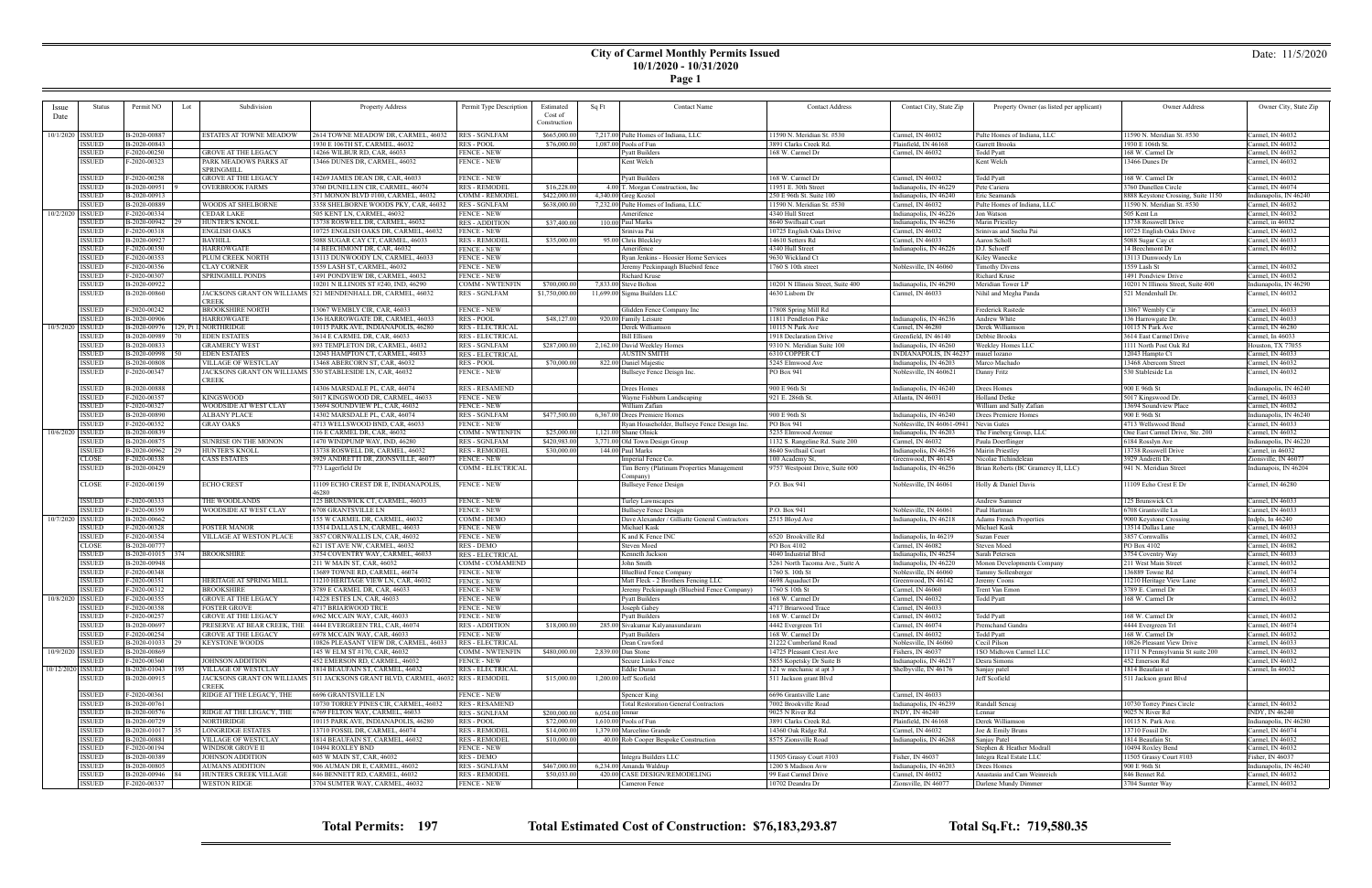## **City of Carmel Monthly Permits Issued 10/1/2020 - 10/31/2020**

|--|

| <i>ssue</i>       | Status        | Permit NO           | Lot           | Subdivision                                           | Property Address                                           | Permit Type Description | Estimated       | Sq Ft<br><b>Contact Name</b>                        | <b>Contact Address</b>           | Contact City, State Zip    | Property Owner (as listed per applicant) | Owner Address                   | Owner City, State Zip  |
|-------------------|---------------|---------------------|---------------|-------------------------------------------------------|------------------------------------------------------------|-------------------------|-----------------|-----------------------------------------------------|----------------------------------|----------------------------|------------------------------------------|---------------------------------|------------------------|
|                   |               |                     |               |                                                       |                                                            |                         | Cost of         |                                                     |                                  |                            |                                          |                                 |                        |
| Date              |               |                     |               |                                                       |                                                            |                         | Construction    |                                                     |                                  |                            |                                          |                                 |                        |
|                   |               |                     |               |                                                       |                                                            |                         |                 |                                                     |                                  |                            |                                          |                                 |                        |
| 10/13/2020 ISSUED |               | B-2020-00935        |               |                                                       | 11555 N MERIDIAN ST, CAR, 46032                            | COMM - REMODEI          | \$50,000.0      | 1,205.00 Kathy Brewer                               | 8709 Castle Park Dr              | ndpls, IN 46256            | MRES Penn Holding LLC                    | 16910 Frances St                | Omaha, NE 68130        |
|                   | ISSUED        | B-2020-00949        |               | <b>GRANDIN HALL</b>                                   | 5331 RANDOLPH CRESCENT DR, CARMEL                          | <b>RES - REMODEL</b>    | \$45,500.00     | 250.00 Case Design / Remodeling                     | 99 E. Carmel Dr., Suite 100      | Carmel, IN 46032           | C.W. & Jill Raines                       | 5331 Randolph Crescent Drive    | Carmel, IN 46033       |
|                   |               |                     |               |                                                       | 46033                                                      |                         |                 |                                                     |                                  |                            |                                          |                                 |                        |
|                   | <b>ISSUED</b> | B-2020-00807        |               | OVERBROOK FARMS                                       | 14352 PEMBERTON LN, CAR, 46074                             | <b>RES - DECK</b>       | \$65,000.00     | 700.00 Tyler Dailey                                 | 15987 Shadow Lands Dr            | Noblesville, IN 46060      | <b>Tyler Dailey</b>                      | 15987 Shadow Lands Dr           | Noblesville, IN 46060  |
|                   | ISSUED        | B-2020-00664        |               | <b>WILLIAMS CREEK FARMS</b>                           | 12433 SPRING MILL RD, CARMEL, 46032                        | <b>RES - ACCSTRCT</b>   | \$33,500.00     | 1.200.00 Brian Sloan                                |                                  |                            | <b>Brian Sloan</b>                       | 12433 Springmill Road           | Carmel, IN 46032       |
|                   | <b>ISSUED</b> | B-2020-00940        |               | THE ESTATES OF CLAY WEST                              | 13158 SHERBERN DR W, CAR, 46032                            | <b>RES - REMODEL</b>    | \$80,000.0      | 450.00 Alderson Companies LLC                       | 108 E Jefferson St               | Kirklin, IN 46050-006      | Allen BIr Jr                             | 13158 W Sherbern Dr             | Carmel, IN 46032       |
|                   | <b>ISSUED</b> | B-2020-01053        |               | COOL CREEK NORTH                                      | 177 SYCAMORE RD, CARMEL, 46033                             | <b>RES - RESAMEND</b>   |                 | Lauren Wakefield                                    | 177 Sycamore Road                | Carmel, IN 46033           | Lauren Wakefield                         | 177 Sycamore Road               | Carmel, IN 46033       |
|                   | <b>ISSUED</b> | F-2020-00365        |               | WATERFORD                                             | WATERFORD LN Pond 5                                        | <b>FENCE - NEW</b>      |                 | Waterford of Carmel HOA                             | PO Box 208                       | Carmel, IN 46082           |                                          |                                 |                        |
|                   | <b>ISSUED</b> | B-2020-01062        |               | COOL CREEK NORTH                                      | 1363 SUMAC CT, CARMEL, 46033                               | <b>RES - ELECTRICAL</b> |                 | Dean Crawford                                       | 21222 Cumberland Road            | Noblesville, IN 46060      | Ashley Cochran                           | 1363 Sumac Court                | Carmel, IN 46033       |
| 10/14/2020 ISSUED |               | B-2020-00963        | 113           | <b>CHERRY CREEK ESTATES</b>                           | 6086 OSAGE DR, CARMEL, 46033                               | <b>RES - DECK</b>       | \$14,973.00     | 400.00 Michael Stephens                             | 6086 Osage Drive                 | Carmel, IN 46033           | Michael Stephens                         | 6086 Osage Drive                | Carmel, IN 46033       |
|                   | <b>ISSUED</b> | F-2020-00362        |               | CASS ESTATES                                          | 11406 ZANARDI CT, ZIONSVILLE, 46077                        | <b>FENCE - NEW</b>      |                 | Glidden Fence Co                                    | 17808 Springhill Rd              | Westfield, IN 46074        | James & Allison Spillane                 | 11406 Zinardi Ct                | Zionsville, IN 46077   |
|                   | <b>ISSUED</b> | B-2020-00973        |               |                                                       | 1320 CITY CENTER DR, CARMEL, 46032                         | <b>COMM - REMODEL</b>   | \$178,000.00    | 1,898.00 Brandon Olnick, Project Manager - Marksmen | 5235 Elmwood Avenue              |                            | Cushman Wakefield                        | One American Square, Suite 1800 |                        |
|                   |               |                     |               |                                                       |                                                            |                         |                 | <b>Construction Svcs</b>                            |                                  |                            |                                          |                                 |                        |
|                   | <b>ISSUED</b> | F-2020-00367        |               | <b>NEWARK</b>                                         | 901 OSWEGO RD, CAR, 46032                                  | <b>FENCE - NEW</b>      |                 | Bullseye Fence Design Inc.                          | P.O. Box 941                     | Noblesville, IN 46061-0941 | George Cornelius                         | 901 Oswego Road                 | Carmel, IN 46032       |
|                   | <b>ISSUED</b> | B-2020-00960        |               | LAURA VISTA                                           | 2624 RIX CT, CARMEL, 46033                                 | <b>RES - SGNLFAM</b>    | \$676,519.00    | 5,970.00 Wedgewood Building Company                 | 32 First St NE                   | Carmel, IN 46032           | Wedgewood Building Company               | 32 First St NE                  | Carmel, IN 46032       |
|                   | <b>ISSUED</b> | F-2020-00335        |               | COPPER RUN                                            | 13044 CHENILLE DR, CARMEL, 46074                           | <b>FENCE - NEW</b>      |                 | North Indy Fence Deck & Rail                        | 3499 Conner Street               | Noblesville, IN 46060      | Vandana Chaudhary & Anurag Reddy         | 13044 Chenille Dr               | Carmel, IN 46074-7415  |
|                   | <b>ISSUED</b> | F-2020-00364        |               | MOFFITT FARM AT PRAIRIE VIEW                          | 13226 MATTOCK CHSE                                         | FENCE - NEW             |                 | Xiaolin Wu                                          |                                  |                            | Xiaolin Wu                               | 13226 Mattock Chase             | Carmel, IN 46033       |
|                   | <b>ISSUED</b> | B-2020-00925        |               |                                                       | 3562 W 131ST ST, CARMEL, 46074                             | COMM - COLOC            | \$17,500.00     | 200.00 Vertical Technology Solutions                | 1936 S. Lynhurst Dr. Suite R     | ndianapolis, IN 46241      | John Duffy - Director of Utilities       | 3562 W. 131st St.               | Carmel, IN 46032       |
| 10/15/2020 ISSUED |               | B-2020-00920        |               | <b>GRANDIN HALL</b>                                   | 14525 TIMWINDY CT, CARMEL, 46033                           | <b>RES-ACCSTRCT</b>     | \$47,000.00     | 426.00 Sarah Moore                                  | 6724 Jons Sta                    | Zionsville, IN 46077       | Leah and Doug Gehring                    | 14325 Timwindy Ct               | Carmel, IN 46033       |
|                   | <b>ISSUED</b> | B-2020-00944        |               | <b>JOHN A PHELPS</b>                                  | 411 1ST AVE SE, CAR, 46032                                 | <b>RES - SGNLFAM</b>    | \$710,000.00    | 6,475.00 Wedgewood Building Company                 | 32 First St NE                   | Carmel, IN 46032           | Wedgewood Building Company               | 32 First St NE                  | Carmel, IN 46032       |
|                   | <b>ISSUED</b> | B-2020-00812        |               | OVERBROOK FARMS                                       | 14429 PEMBERTON LN, CAR, 46074                             | <b>RES-ACCSTRCT</b>     | \$89,000.0      | 530.00 Concetta Scott                               | 11010 E 156th St                 | Noblesville, IN 46060      | Chris & Becca Wickman                    | 14429 Pemberton Lane            | Carmel, IN 460         |
|                   | <b>ISSUED</b> | B-2020-00958        | 198A          | GROVE AT THE LEGACY                                   | 7128 CHERRY CREEK BLVD, CARMEL, 46033                      | <b>RES - SGNLFAM</b>    | \$287,730.00    | 3,278.00 Pyatt Builders                             | 168 W. Carmel Dr                 | Carmel, IN 46032           | <b>Todd Pyatt</b>                        | 168 W. Carmel Dr                | Carmel, IN 46032       |
|                   | <b>ISSUED</b> | B-2020-00959        | 149           | <b>GROVE AT THE LEGACY</b>                            | 6945 MCCAIN WAY, CAR, 46033                                | <b>RES - SGNLFAM</b>    | \$276,664.00    | 2,915.00 Pyatt Builders                             | 168 W. Carmel Dr                 | Carmel, IN 46032           | Todd Pyatt                               | 168 W. Carmel Dr                | Carmel, IN 46032       |
|                   | <b>ISSUED</b> | B-2020-01074        |               |                                                       | 12485 RIVER RD, CARMEL, 46033                              | COMM - ELECTRICAL       |                 | Electrical Enterprises Inc EEI                      | 5715 Churchman Ave. Suite M      | ndianapolis, IN 46203      | Vectren Energy                           | 12480 River Road                | Carmel, In 46033       |
| 10/16/2020 ISSUED |               | B-2020-00801        |               |                                                       | 55 4TH AVE SE, CAR, 46032                                  |                         | \$20,499,999.00 | 128,465.00 The Skillman Corporation                 |                                  |                            | Carmel Clay Public Library               | 55 4th Avenue SE                | Carmel, IN 46032       |
|                   |               |                     |               |                                                       |                                                            | COMM - ADDITION         |                 |                                                     |                                  |                            |                                          |                                 |                        |
|                   | <b>ISSUED</b> | B-2020-00802        |               |                                                       | 55 4TH AVE SE, CAR, 46032                                  | COMM - NEWSTRUCT        | \$5,850,000.00  | 85,040.00 The Skillman Corporation                  | 3834 S. Emerson Ave., Bldg. A    | ndianapolis, IN 46203      | Carmel Clay Public Library               | 55 4th Avenue SE                | Carmel, IN 46032       |
|                   | <b>ISSUED</b> | B-2020-01002        | 119           | VILLAGE OF MOUNT CARMEL                               | 130 VILLAGE DR E, CAR, 46032                               | <b>RES - ACCSTRCT</b>   | \$14,000.0      | 504.00 Bill Judd                                    | PO Box 342 (21 Shoshone Drive)   | Carmel, IN 46082           | Troy Judd                                | 130 Village Dr E                | Carmel, IN 46032       |
|                   | <b>ISSUED</b> | B-2020-00692        |               | WARREN AND PHELPS                                     | 200 S RANGELINE RD, CARMEL, 46032                          | COMM - ACCBLDG          | \$29,400.00     | 201.00 Claudio Bertolini                            | 12958 Brighton Ave               | Carmel, IN 46032           | Indiana Design Center, LLC               | 770 3rd Ave SW                  | Carmel, IN 46032       |
|                   | <b>ISSUED</b> | B-2020-00928        |               | <b>CASS ESTATES</b>                                   | 11399 ZANARDI CT, ZIONSVILLE, 46077                        | <b>RES-POOL</b>         | \$64,000.00     | 1,266.00 Carl Orbik                                 | 1368 300 East                    | Anderson, IN 46017         | Kathryn and Brian Lory                   | 11399 Zanardi Court             | Zionsville, IN 46077   |
|                   | <b>ISSUED</b> | B-2020-00926        |               | <b>CLAY SPRINGS</b>                                   | 1189 CLAY SPRING DR. CAR. 46032                            | <b>RES - ADDITION</b>   | \$29,600.0      | 325.00 Claudio Bertolini                            | 12958 Brighton Ave               | Carmel, IN 46032           | Joe and Amy Dorr                         | 1189 Clay Spring Dr             | Carmel, IN 46032       |
|                   | <b>ISSUED</b> | B-2020-00983   19   |               | <b>QUEEN'S MANOR</b>                                  | 11066 QUEENS WAY CIR, CARMEL, 46032                        | <b>RES - ADDITION</b>   | \$171,000.00    | 604.00 Bill Bernard                                 | 200 S. Rangeline Road Suite 120A | Carmel, IN 46032           | Jim and Donna Carlberg                   | 11066 Queens Way Circle         | Carmel, IN 46032       |
|                   | <b>ISSUED</b> | B-2020-01035        |               | <b>WILLIAMSON RUN</b>                                 | 10515 POWER DR, CAR, 46033                                 | <b>RES - REMODEL</b>    | \$24,380.87     | 467.00 Kendra Bunch                                 | 8847 Commerce Park Place Suite J | ndianapolis, IN 46268      | Andy and Jamie Elkins                    | 10515 Power Drive               | Carmel, IN 46033       |
|                   | <b>ISSUED</b> | B-2020-00855        |               | LAURA VISTA                                           | 14302 LAURA VISTA DR, CARMEL, 46033                        | <b>RES - ADDITION</b>   | \$25,000.00     | 120.00 Joseph Daniel Pacilio                        | 14302 Laura Vista Dr             | Carmel, IN 46033           | Joseph Daniel Pacilio                    | 14302 Laura Vista Dı            | Carmel, IN 46033       |
| 10/19/2020 ISSUED |               | B-2020-00850        |               |                                                       | 200 S RANGELINE RD #115, CARMEL, 46032                     | <b>COMM - NWTENFIN</b>  | \$101,000.00    | 2,634.00 Signature Construction                     | 385 City Center Drive, Suite 100 | Carmel, IN 46032           | Indiana Design Center, LLC               | 770 3rd Avenue SW               | Carmel, IN 46032       |
|                   | <b>ISSUED</b> | B-2020-01016 277    |               |                                                       | JACKSONS GRANT ON WILLIAMS   516 TERHUNE LN, CARMEL, 46032 | <b>RES - SGNLFAM</b>    | \$621,861.00    | 3,775.00 Old Town Design Group                      | 1132 S. Rangeline Rd. Suite 200  | Carmel, IN 46032           | Nick and Ashley Alexander                | 11690 Yale Drive APT 1F         | Carmel, IN 46032       |
|                   |               |                     |               | <b>CREEK</b>                                          |                                                            |                         |                 |                                                     |                                  |                            |                                          |                                 |                        |
|                   | <b>ISSUED</b> | B-2020-00614        |               | <b>VILLAGE OF WESTCLAY</b>                            | 12737 PARSONS GATE, CAR, 46032                             | RES - POOL              | \$65,000.0      | 870.00 Daniel Majestic                              | 5245 Elmwood Ave                 | ndianapolis, IN 46203      | Jamie and Markel Coleman                 | 12737 Parsons Gate              | Carmel, IN 46032       |
|                   | <b>ISSUED</b> | B-2020-00897        |               | PRESERVE AT BEAR CREEK, THE                           | 4465 EVERGREEN TRL, CAR, 46074                             | <b>RES - DECK</b>       | \$11,000.0      | 477.00 Ryan Landis                                  | 4465 Evergreen Trl               | Carmel, IN 46074           | Ryan Landis                              | 4465 Evergreen Trl              | Carmel, IN 46074       |
|                   | <b>ISSUED</b> | B-2020-00986        |               | <b>ESTATES AT TOWNE MEADOW</b>                        | 2677 TOWNE MEADOW DR, CAR, 46032                           | <b>RES - SGNLFAM</b>    | \$628,000.00    | 7,280.00 Pulte Homes of Indiana, LLC                | 11590 N. Meridian St. #530       | Carmel, IN 46032           | Pulte Homes of Indiana, LLC              | 11590 N. Meridian St. #530      | Carmel, IN 46032       |
|                   | <b>ISSUED</b> | F-2020-00368        |               | <b>AUMANS ADDITION</b>                                | 831 AUMAN DR V                                             | <b>FENCE - NEW</b>      |                 | Kristen McConnell                                   | 831 W Auman Drive                | Carmel, IN 46033           |                                          |                                 |                        |
|                   | <b>ISSUED</b> | B-2020-00932        |               | WINDSOR GROVE II                                      | 10579 NOMA CT, CARMEL, 46032                               | <b>RES-POOL</b>         | \$11,200.00     | 1,935.00 Mike McGhee & Associates, Inc.             | P.O. Box 425                     | Camby, IN 46113            | Teresa VanNiekerk                        | 10579 Noma Court                | Carmel, IN 46032       |
|                   | ISSUED        | F-2020-00122        |               | JACKSONS GRANT ON WILLIAMS   536 Terhune Ln           |                                                            | <b>FENCE - NEW</b>      |                 |                                                     |                                  |                            | Wayne Fuson & Karen Ferguson             | 536 Terhune Lane                | Carmel, IN 46032       |
|                   |               |                     |               | CREEK                                                 |                                                            |                         |                 |                                                     |                                  |                            |                                          |                                 |                        |
|                   | <b>ISSUED</b> | F-2020-00344        |               | ALBANY PLACE                                          | 14305 MARSDALE PL, CAR, 46074                              | <b>FENCE - NEW</b>      |                 | Draper fencing company llc                          |                                  | Westfield, In 46074        | Michelle Koors                           | 14305 Marsdale Pl               | Carmel, IN 46074       |
|                   | <b>ISSUED</b> | B-2020-00837        |               | COLLEGE HEIGHTS                                       | 11012 COLLEGE AVE, INDIANAPOLIS, 46280                     | <b>RES - ADDITION</b>   | \$90,000.00     | 400.00 Brandon Clymer                               | 11012 N College Ave              | ndianapolis, IN 46280      | <b>Brandon Clymer</b>                    | 11012 N College Ave             | Indianapolis, IN 46280 |
|                   | <b>ISSUED</b> | B-2020-00899        |               | <b>GROVE AT THE LEGACY</b>                            | 6930 MCCAIN WAY, CAR, 46033                                | <b>RES - SGNLFAM</b>    | \$273,765.00    | 2,915.00 Pyatt Builders                             | 168 W. Carmel Dr                 | Carmel, IN 46032           | Todd Pyatt                               | 168 W. Carmel Dr                | Carmel, IN 46032       |
|                   | <b>ISSUED</b> | F-2020-00363        |               | GLENWOOD                                              | 3209 BIRCH CANYON DR                                       | <b>FENCE - NEW</b>      |                 | Shanna Mooney                                       | 3209 Birch Canyon Dr.            | Carmel, IN 46033           |                                          |                                 |                        |
|                   | <b>ISSUED</b> | B-2020-01047        | $ 110\rangle$ | HEATHER KNOLL                                         | 14469 TIMMIS CIR, CARMEL, 46074                            | <b>RES - REMODEL</b>    | \$20,000.00     | 919.75 SIbusisiwe P. Ndebele                        |                                  | Carmel, IN 46032           | <b>Lipshed Ndebele</b>                   | 14469 Timmis Circle             | Carmel, IN 46074       |
|                   | <b>ISSUED</b> | B-2020-00747        |               |                                                       | 621 1ST AVE NW, CARMEL, 46032                              | <b>RES - SGNLFAM</b>    | \$875,000.00    | 6,361.00 Steven Moed                                | PO Box 4102                      | Carmel, IN 46082           | Ellen Antoine                            | 7257 Zanesville road            | Carmel, IN 46033       |
|                   | <b>ISSUED</b> | B-2020-00760        |               |                                                       | 14332 ADIOS PASS, CARMEL, 46032                            | RES - POOL              | \$77,000.00     | 1,581.00 Pools of Fun                               | 3891 Clarks Creek Rd             | Plainfield, IN 46168       |                                          | 14332 Adios Pass                | Carmel, IN 46032       |
|                   | <b>ISSUED</b> | F-2020-00329        |               | VILLAGE OF MOUNT CARMEL<br><b>GROVE AT THE LEGACY</b> | 6930 MCCAIN WAY, CAR, 46033                                | <b>FENCE - NEW</b>      |                 | <b>Pyatt Builders</b>                               | 168 W. Carmel Dr                 | Carmel, IN 46032           | Amanda & Jon Ferguson<br>Pyatt Builders  | 168 W. Carmel Dr                | Carmel, IN 46032       |
|                   |               |                     |               |                                                       |                                                            |                         |                 |                                                     |                                  |                            |                                          |                                 |                        |
|                   | <b>ISSUED</b> | B-2020-00957   198B |               | <b>GROVE AT THE LEGACY</b>                            | 7122 CHERRY CREEK BLVD, CARMEL, 46033 RES - SGNLFAM        |                         | \$272,531.00    | 3.298.00 Pvatt Builders                             | 168 W. Carmel Dr                 | Carmel, IN 46032           | Todd Pyatt                               | 168 W. Carmel Dr                | Carmel, IN 46032       |
|                   | <b>ISSUED</b> | B-2020-00993        |               |                                                       | 410 MONON BLVD, CARMEL, 46032                              | <b>COMM - NWTENFIN</b>  | \$1,400,000.00  | 25,247.00 Audie Tarpley                             | 6828 Hillsdale Court             | Indianapolis, IN 46250     | Kevin Langford                           | 410 Monon Boulevard             | Carmel, IN 46032       |
|                   | <b>ISSUED</b> | B-2020-01052        |               |                                                       | 255 1ST ST SW, CAR, 46032                                  | RES - POOL              | \$69,000.00     | 625.00 Daniel Majestic                              | 5245 Elmwood Ave                 | Indianapolis, IN 46203     | Kourtney Hassanein                       | 255 1st Street SW               | CARMEL, IN 46032       |
| 10/20/2020 ISSUED |               | B-2020-01088  19    |               | WOODLAND GOLF CLUB                                    | 1725 E 110TH ST, INDIANAPOLIS, 46280                       | <b>RES - ELECTRICAL</b> |                 | White's Electrical                                  | 310 Indianapolis Rd              | Mooresville, IN 46158      | Efren Herrara                            | 1725 E 110th St                 | Indianapolis, IN 46280 |
|                   | ISSUED        | B-2020-00921        |               | WINDSOR GROVE II                                      | 10590 IRON HORSE DR, CARMEL, 46032                         | <b>RES - SGNLFAM</b>    | \$1,210,000.00  | 9,221.00 Steven Moed                                | <b>PO Box 4102</b>               | Carmel, IN 46082           | Hiren Patel                              | 7809 Blue Jay Way               | Zionsville, IN 46077   |
|                   | ISSUED        | $B-2020-00950$ 216  |               | <b>AVIAN GLEN</b>                                     | 14166 DOVE DR, CARMEL, 46033                               | RES - POOL              | \$88,150.00     | 848.00 Blue Haven Pools                             | Po Box 562                       | Lebanon, IN 46052          | Eric and Valerie Sparks                  | 14166 Dove Dr                   | Carmel, IN 46033       |
|                   | <b>ISSUED</b> | B-2020-00770        |               | <b>BRIAR CREEK</b>                                    | 10181 PARTRIDGE PL, CARMEL, 46033                          | <b>RES-ACCSTRCT</b>     | \$49,867.00     | 0.00 Kane Construction Inc                          | 11900 Stepping Stone Drive       | Fishers, IN 46037          | Douglas Dearmond and Rebecca Dearmond    | 10181 Partridge Place           | Carmel, IN 46033       |
|                   | <b>ISSUED</b> | B-2020-00977        |               | <b>CROOKED STICK ESTATES</b>                          | 1647 PRESTWICK LN, CAR, 46032                              | <b>RES-ADDITION</b>     | \$250,000.00    | 1,760.00 Ron Fultz                                  | 83 Victory Hill                  | Coatesville, IN 46121      | Jim James                                | 1647 Prestwick Lane             | Carmel, IN 46032       |
|                   | <b>ISSUED</b> | B-2020-01089        |               | <b>GREEN TREE COUNTRY CLUB</b>                        | 3217 DOGWOOD LN, CARMEL, 46032                             | <b>RES - ELECTRICAL</b> |                 | Hilliard Electric                                   | 10653 Regis Ct.                  | Indianapolis, IN 46239     | Zack Sundstrom                           | 3217 Dogwood Ln.                | Carmel, IN 46032       |
|                   |               |                     |               | <b>ESTATES</b>                                        |                                                            |                         |                 |                                                     |                                  |                            |                                          |                                 |                        |
|                   | <b>ISSUED</b> | F-2020-00343        |               | JACKSONS GRANT ON WILLIAMS   1121 FRENZEL PKY         |                                                            | <b>FENCE - NEW</b>      |                 | <b>Bill Zerbinopoulos</b>                           |                                  |                            |                                          |                                 |                        |
|                   |               |                     |               | <b>CREEK</b>                                          |                                                            |                         |                 |                                                     |                                  |                            |                                          |                                 |                        |
|                   | <b>ISSUED</b> | B-2020-00967        |               | <b>CLAY SPRINGS</b>                                   | 1339 CLAY SPRING DR, CARMEL, 46032                         | <b>RES - REMODEL</b>    | \$40,000.00     | 450.00 Nick McClelland                              | 211 E Palm Dr                    | Syracuse, IN 46567         | Drew Gradle                              | 1339 Clay Spring Dr.            | Carmel, IN 46032       |
|                   | <b>ISSUED</b> | B-2020-00994        |               | WOODSIDE AT WEST CLAY                                 | 13794 WOODSIDE HOLLOW DR, CAR, 46032                       | <b>RES - SGNLFAM</b>    | \$397,000.00    | 2,907.00 David Weekley Homes                        | 9310 N. Meridian Suite 100       | ndianapolis, IN 46260      | Weekley Homes LLC                        | 1111 North Post Oak Rd          | Houston, TX 77055      |
|                   | <b>ISSUED</b> | B-2020-00968        |               |                                                       | 14350 SHELBORNE RD, CARMEL, 46074                          | <b>RES - REMODEL</b>    | \$141,000.00    | 455.00 gene deardorf                                | 8074 Raven rock court            | indianapolis, IN 46256     | JULIA EHRET                              | 14350 SHELBOURNE RD             | CARMEL, IN 46074       |
| 10/21/2020 ISSUED |               | B-2020-00952        |               | <b>GRAND AND MAIN</b>                                 | 13080 GRAND BLVD, #150, CAR, 46032                         | <b>COMM - NWTENFIN</b>  | \$225,000.00    | 3.513.00 Michael Halstead                           | 1139 Shelby Street               | Indianapolis, IN 46203     | <b>LOR</b> Corporation                   | 6350 Rucker Road                | Indianapolis, IN 46220 |
|                   | ISSUED        | B-2020-01048        |               | <b>LITTLE FARMS</b>                                   | 1217 E 105TH ST                                            | <b>RES - SOLAR</b>      | \$24,700.0      | 435.60 Kendall Ludwig                               | 2202 Prospect St                 | Indianapolis, IN 46203     | Jeff Yegerlehner                         |                                 |                        |
|                   | <b>ISSUED</b> | $B-2020-01013$      |               | <b>ESTATES AT TOWNE MEADOW</b>                        | 2481 TOWNE MEADOW DR, CARMEL, 46032   RES - SGNLFAM        |                         | \$688,000.00    | 7,474.00 Pulte Homes of Indiana, LLC                | 11590 N. Meridian St. #530       | Carmel, IN 46032           | Pulte Homes of Indiana, LLC              | 11590 N. Meridian St. #530      | Carmel, IN 46032       |
|                   | <b>ISSUED</b> | B-2020-01028        |               |                                                       | 11799 COLLEGE AVE, CARMEL, 46032                           | <b>COMM - NWTENFIN</b>  | \$321,900.00    | 13,885.00 Capitol Construction Services, Inc.       | 11051 Village Square Lane        | Fishers, IN 46038          | Next Gear Capital                        | 11799 N. College Avenue         | Carmel, IN 46032       |
|                   | <b>ISSUED</b> | B-2020-00999        |               | <b>I MENDENHALL</b>                                   | 211 W MAIN ST 3RD FLOOR, CAR, 46032                        | COMM - NWTENFIN         | \$178,000.00    | 2,607.00 John Smith                                 | 5261 North Tacoma Ave., Suite A  | Indianapolis, IN 46220     | Monon Developments Company, LLC          | 211 West Main Street            | Carmel, IN 46032       |
|                   |               |                     |               |                                                       |                                                            |                         |                 |                                                     |                                  |                            |                                          |                                 |                        |